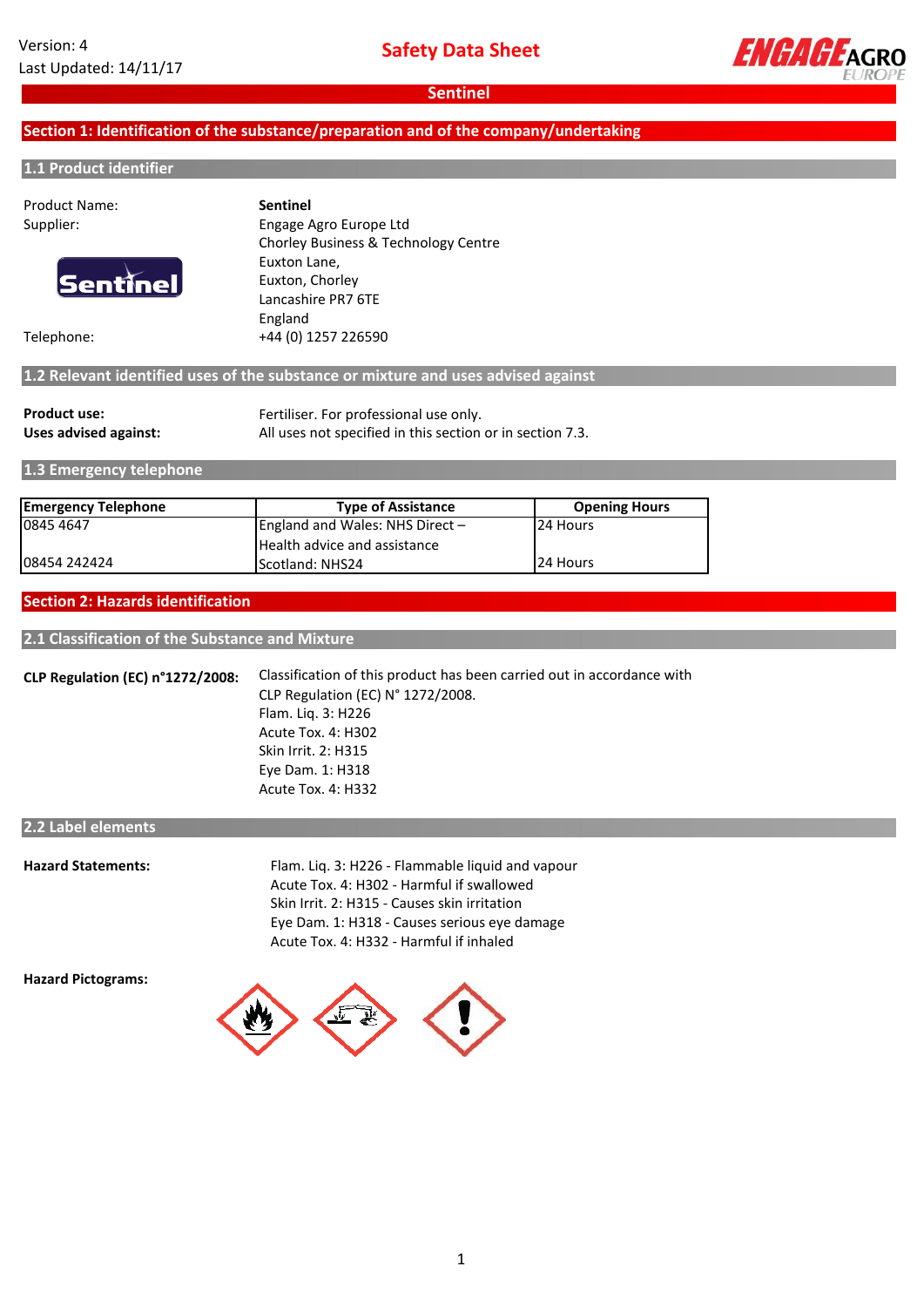| Version: 4             |
|------------------------|
| Last Updated: 14/11/17 |

**Safety Data Sheet**

**Sentinel**



**Precautionary Statement: Response** P304+P340 - IF INHALED: Remove person to fresh air and keep comfortable for breathing. P330 - Rinse Mouth P332+P313 - If skin irritation occurs: Get medical advice/attention **Precautionary Statement: Storage** P403+P235 - Store in a well-ventilated place. Keep cool. **Precautionary Statement: Disposal** P501 - Dispose of contents/container to an approved waste contractor. **Signal Words: Precautionary Statement: Prevention** P305+P351+P338 - IF IN EYES: Rinse cautiously with water for several minutes. Remove contact lenses, if present and easy to do. Continue rinsing. P310 - Immediately call a POISON CENTRE/doctor if you feel unwell. P321 - Specific treatment (see % on this label). Danger P264 - Wash thoroughly after handling P270 - Do not eat, drink or smoke when using this product P302+P352 - IF ON SKIN: Wash with plenty of water P280 - Wear Protective gloves/protective clothing/eye protection/face protection P271 - Use only outdoors in a well ventilated area P243 - Take precautionary measures against static discharge P242 - Use only non-sparking tools P241 - Use explosion-proof electrical/ventilating/lighting equipment P240 - Ground/Bund container and receiving equipment P233 - Keep container tightly closed P301+P312 - IF SWALLOWED: Call a POISON CENTRE/doctor if you feel unwell P210 - Keep away from heat, hot surfaces, sparks, open flames and other ignition sources. No smoking P261 - Avoid breathing dust/fume/gas/mist/vapour/spray

**2.3 Other Hazards**

**Other Hazards**

PBT not identified as a PBT substance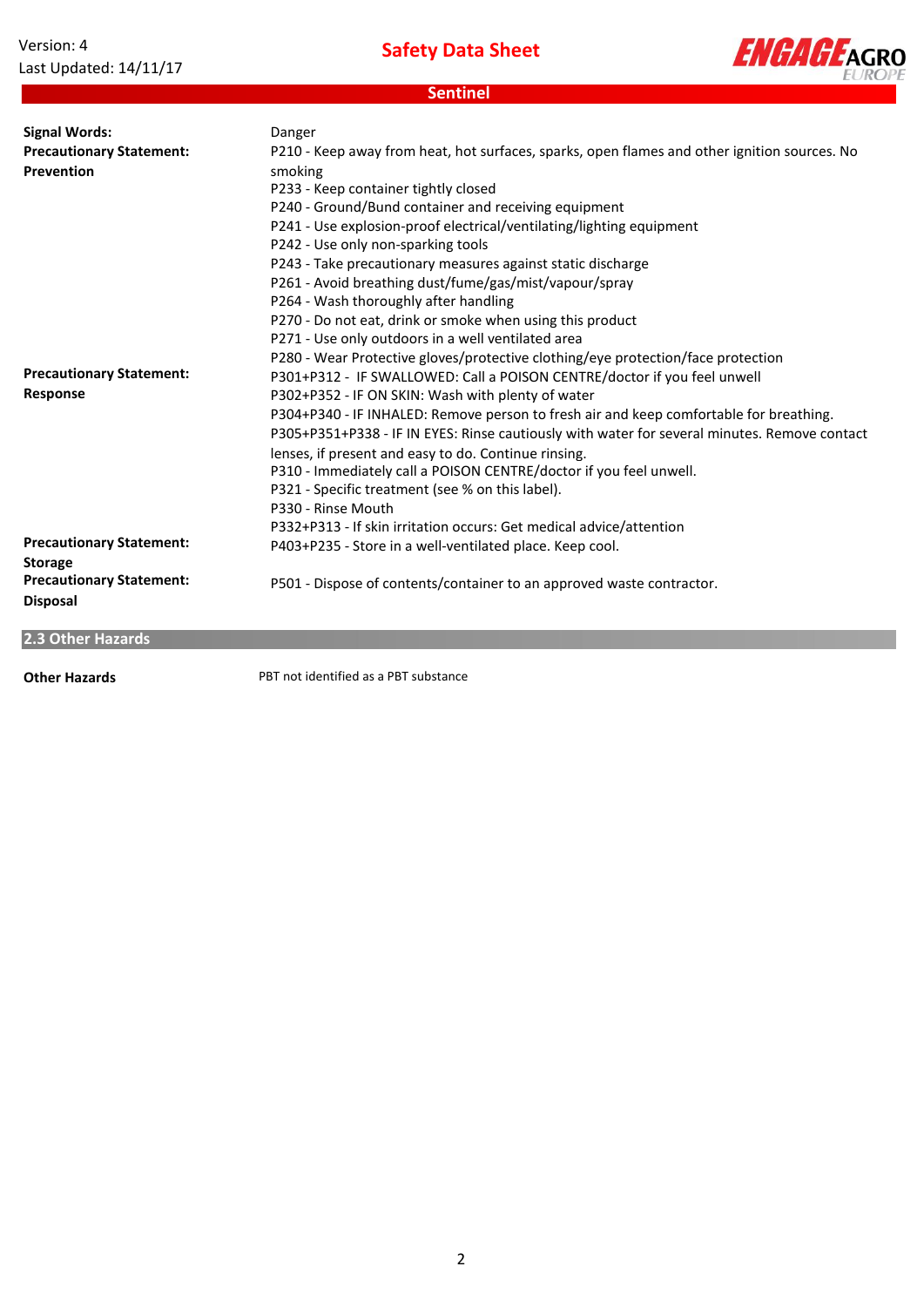

## **Section 3: Composition/information on ingredients**

## **3.1 Mixtures**

### **In accordance with Annex II of Regulation (EC) n°1907/2006**

| <b>Identification</b>        | Chemical name/Classification                  |                                    | Concentration |
|------------------------------|-----------------------------------------------|------------------------------------|---------------|
| CAS: 78-10-4                 | Tetraethyl silicate (Tetraethylacetate)       |                                    |               |
| EC: 201-083-8                | Regulation 1272/2008                          | Regulation 67/548/EEC / 1999/45/EC | 10-20%        |
| Index: 014-005-00-0          | Flam. Liq. 3: H226, Eye Irrit. 2: H319, Acute |                                    |               |
| REACH: 01-2119496195-28      | Tox. 4: H332, STOT SE 3: H332                 |                                    |               |
| <b>Identification</b>        | Chemical name/Classification                  |                                    | Concentration |
| CAS: 134180-76-0             | Polyether modified polysiloxane               |                                    |               |
| EC: Non-applicable           | Regulation 1272/2008                          | Regulation 67/548/EEC / 1999/45/EC | 1-10%         |
| Index: Non-applicable        | Acute Tox. 4: H312+H332, Eye Irrit. 2:        |                                    |               |
| REACH: Non-applicable        | H319, Aquatic Chronic 2: H411                 | Xn; R20/21 Xi; R38-41 N; R51/53    |               |
| Identification               | Chemical name/Classification                  |                                    | Concentration |
| CAS: 68131-40-8              | Alkyloxypolyethyleneoxyethanol                |                                    |               |
| EC: Non applicable           | Regulation 1272/2008                          | Regulation 67/548/EEC / 1999/45/EC | 30-40%        |
| Index: Non-applicable        | Acute Tox. 4: H302, Skin Irrit. 2: H315, Eye  |                                    |               |
| <b>REACH: Non-applicable</b> | Dam. 1: H318, Acute Tox. 4: H332              | Xn; R22 Xi; R41                    |               |
| Identification               | Chemical name/Classification                  |                                    | Concentration |
| CAS: 90-02-8                 | Salicylalehyde                                |                                    |               |
| EC: 201-961-0                | Regulation 1272/2008                          | Regulation 67/548/EEC / 1999/45/EC | 40-50%        |
| Index: Non-applicable        |                                               |                                    |               |
| REACH: 01-2119931635-36      | Acute Tox. 4: H302                            | <b>Xn</b> ; R22                    |               |

Further Information:

Recommended shelf life 3 years from date of delivery.

Product Shelf Life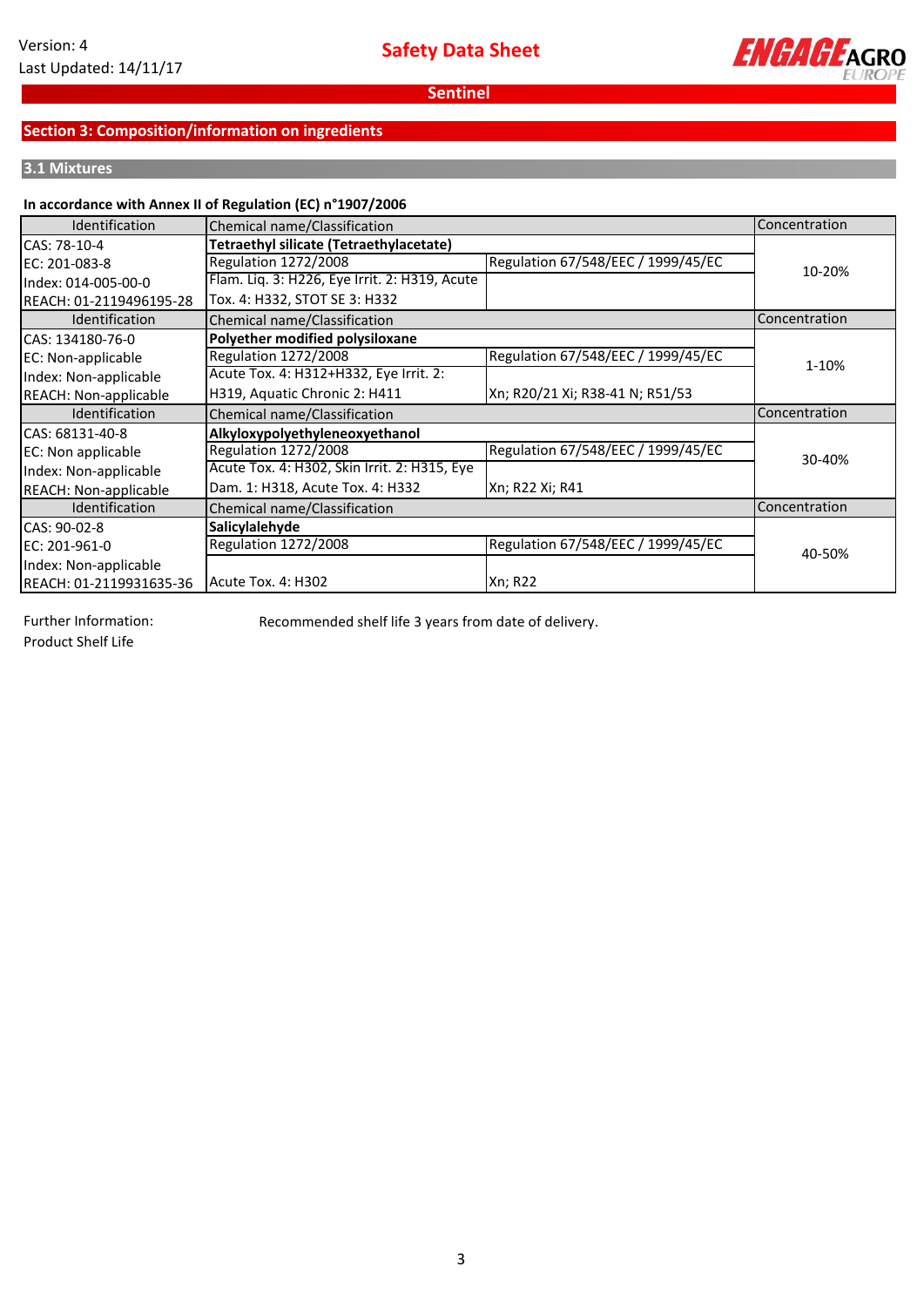

## **Section 4: First aid measures**

## **4.1 Description of first aid measures**

The symptoms resulting from intoxication can appear after exposure, therefore, in case of doubt, seek medical attention.

| <b>By inhalation:</b>   | Move the exposed person to fresh air.                                                                                      |  |
|-------------------------|----------------------------------------------------------------------------------------------------------------------------|--|
| By skin contact:        | Remove contaminated clothing. Wash with water and soap as a precaution.                                                    |  |
| By eye contact:         | Rinse immediately with plenty of water. Contact lenses should be removed.                                                  |  |
| <b>By Ingestion:</b>    | DO NOT INDUCE VOMITING. Rinse mouth thoroughly.                                                                            |  |
|                         | 4.2 Most Important symptoms and effects, both acute and delayed:                                                           |  |
| <b>By Inhalation:</b>   | High concentration of vapour in enclosed space may cause irritation, headaches and nausea.<br>Harmful by inhalation.       |  |
| <b>By Skin Contact:</b> | May cause skin dryness and irritation. Prolonged contact may cause defatting of the skin. Harmful in<br>contact with skin. |  |
| By Eye contact:         | Harmful. Causes serious eye damage.                                                                                        |  |
| <b>By Ingestion:</b>    | May cause irritation to mucous membranes. Harmful if swallowed.                                                            |  |

### **4.3 Indication of any immediate medical attention and special treatment needed**

TREAT SYMPTOMATICALLY. If you feel unwell, seek medical advice. Show the label where possible. Show this safety data sheet to the doctor in attendance.

| <b>By inhalation:</b>   | Move the exposed person to fresh air. Seek medical attention if irritation or symptoms persist. Show |
|-------------------------|------------------------------------------------------------------------------------------------------|
|                         | this safety data sheet to the doctor in attendance.                                                  |
| <b>By Skin Contact:</b> | Seek medical attention if irritation or symptoms persist.                                            |
| <b>By Eye Contact:</b>  | Contact lenses should be removed. Rinse immediately with plenty of water. Seek medical attention     |
|                         | if irritation or symptoms persist.                                                                   |
| <b>By Ingestion:</b>    | Drink 1-2 glasses of water. Seek medical advice if irritation or symptoms persist                    |

#### **Section 5: Fire-fighting measures**

| 5.1 Extinguishing media                                   |                                                                                                                              |
|-----------------------------------------------------------|------------------------------------------------------------------------------------------------------------------------------|
|                                                           |                                                                                                                              |
| <b>Extinguishing media:</b>                               | Flammable liquid. Use extinguishing measures that are appropriate to local circumstances and the<br>surrounding environment. |
| 5.2 Special hazards arising from the substance or mixture |                                                                                                                              |
|                                                           |                                                                                                                              |
| <b>Exposure hazards:</b>                                  | Burning produces irritating, toxic and obnoxious fumes.                                                                      |
| 5.3 Advice for firefighters                               |                                                                                                                              |
|                                                           |                                                                                                                              |
| Advice for fire-fighters:                                 | Wear suitable respiratory equipment when necessary.                                                                          |
| <b>Additional provisions:</b>                             | In the event of a fire and/or explosion do not breath fumes. Standard procedure for chemical fires.                          |
|                                                           | Use extinguishing measures that are appropriate to local circumstances and the surrounding<br>environment.                   |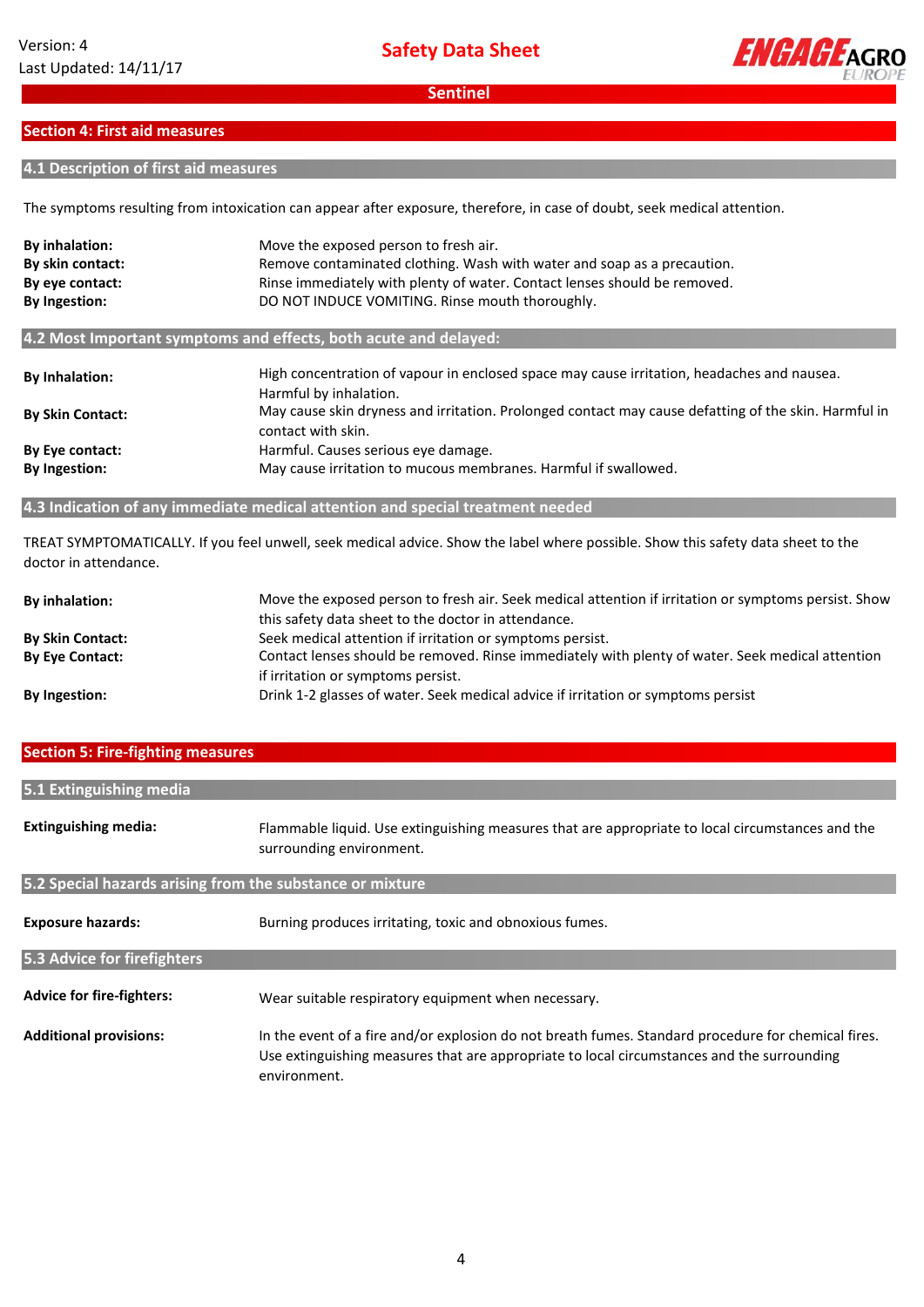

## **Section 6: Accidental release measures**

| 6.1 Personal precautions, protective equipment and emergency procedures |                                                                                                                                                                                                                                                                                                |  |
|-------------------------------------------------------------------------|------------------------------------------------------------------------------------------------------------------------------------------------------------------------------------------------------------------------------------------------------------------------------------------------|--|
| <b>Personal precautions:</b>                                            | Wear suitable protective equipment. Flammable liquid. Avoid Sparks, flames, heat and sources of<br>ignition.                                                                                                                                                                                   |  |
| <b>6.2 Environmental precautions</b>                                    |                                                                                                                                                                                                                                                                                                |  |
| Environmental<br>precautions:                                           | Advise local authorities if large spills cannot be contained.                                                                                                                                                                                                                                  |  |
| 6.3 Methods and material for containment and cleaning up                |                                                                                                                                                                                                                                                                                                |  |
| Clean-up procedures:                                                    | Absorb with inert, absorbent material. Sweep up. Transfer to suitable, labelled containers for<br>disposal. Avoid sparks, flames, heat and sources of ignition.                                                                                                                                |  |
| 6.4 Reference to other sections                                         |                                                                                                                                                                                                                                                                                                |  |
| <b>Reference to other sections:</b>                                     | See section 2, 7, 8 and 13 for further information.                                                                                                                                                                                                                                            |  |
| <b>Section 7: Handling and storage</b>                                  |                                                                                                                                                                                                                                                                                                |  |
| 7.1 Precautions for safe handling                                       |                                                                                                                                                                                                                                                                                                |  |
| <b>Precautions for safe handling:</b>                                   | Adopt best manual handling considerations when handling, carrying and dispensing.                                                                                                                                                                                                              |  |
| 7.2 Conditions for safe storage, including any incompatibilities        |                                                                                                                                                                                                                                                                                                |  |
| <b>General conditions for storage:</b>                                  | Flammable liquid. Avoid sparks, flames, heat and sources of ignition. Avoid storing in direct sunlight.<br>Store in a well ventilated place. Keep cool. Store in original container. Keep container tightly closed.<br>Keep away from combustible material. Keep out of the reach of children. |  |
| 7.3 Specific end use(s)                                                 |                                                                                                                                                                                                                                                                                                |  |
| Specific end use(s):                                                    | No data is available for this product.                                                                                                                                                                                                                                                         |  |

# **Section 8: Exposure controls/personal protection**

**8.1 Control Parameters**

Substances whose occupational exposure limits have to be monitored in the work environment. There are no environmental limits for the substances contained in the product.

| <b>DNEL (Workers):</b>            |  |
|-----------------------------------|--|
| <b>DNEL (General population):</b> |  |
| <b>PNEC:</b>                      |  |

**Non-applicable DNEL (General population):** Non-applicable **PNEC:** Non-applicable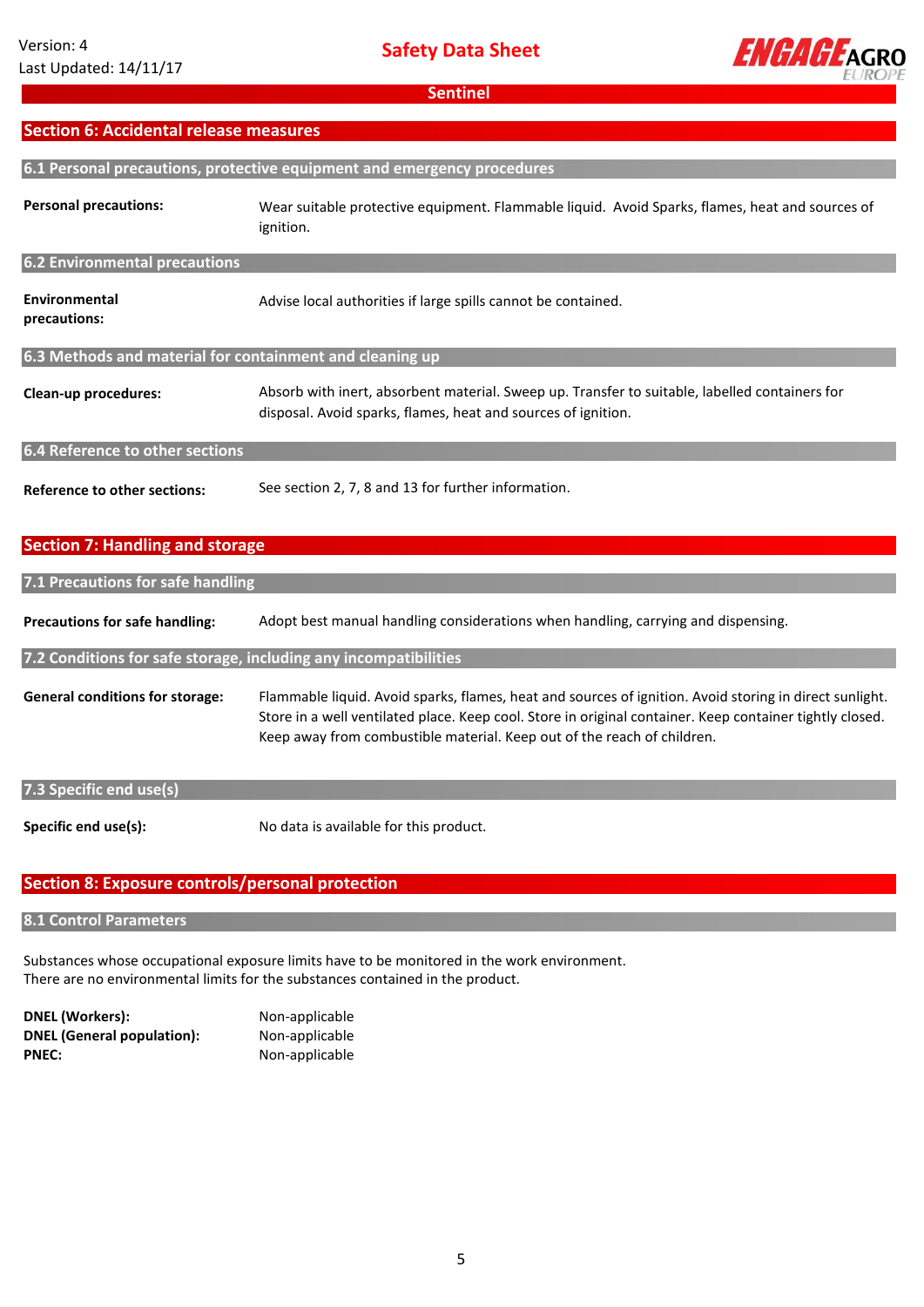

#### **8.2 Exposure controls**



#### **A - General security and hygiene measures in the work place**

Adopt best Manual Handling considerations when handling, carrying and dispensing. Avoid contact with skin and eyes. Handle in accordance with good industrial hygiene and safety practice. Use appropriate personal protective equipment. Wear suitable protective clothing and eye/face protection.

#### **B - Specific Respiratory Protection**

No personal respiratory protective equipment normally required. In case of insufficient ventilation wear suitable respiratory equipment.

#### **C - Specific protection for the hands**

Wear Rubber gloves.

#### **D - Ocular and facial protection**

Avoid contact with eyes. If splashes are likely to occur wear safety glasses with side shields.

#### **E - Bodily protection**

Wear suitable protective clothing.

### **Environmental exposure controls:**

In accordance with the community legislation for the protection of the environment it is recommended to avoid environmental spillage of both the product and its container. Prevent further leakage or spillage if safe to do so

#### **Volatile organic compounds**

Non-applicable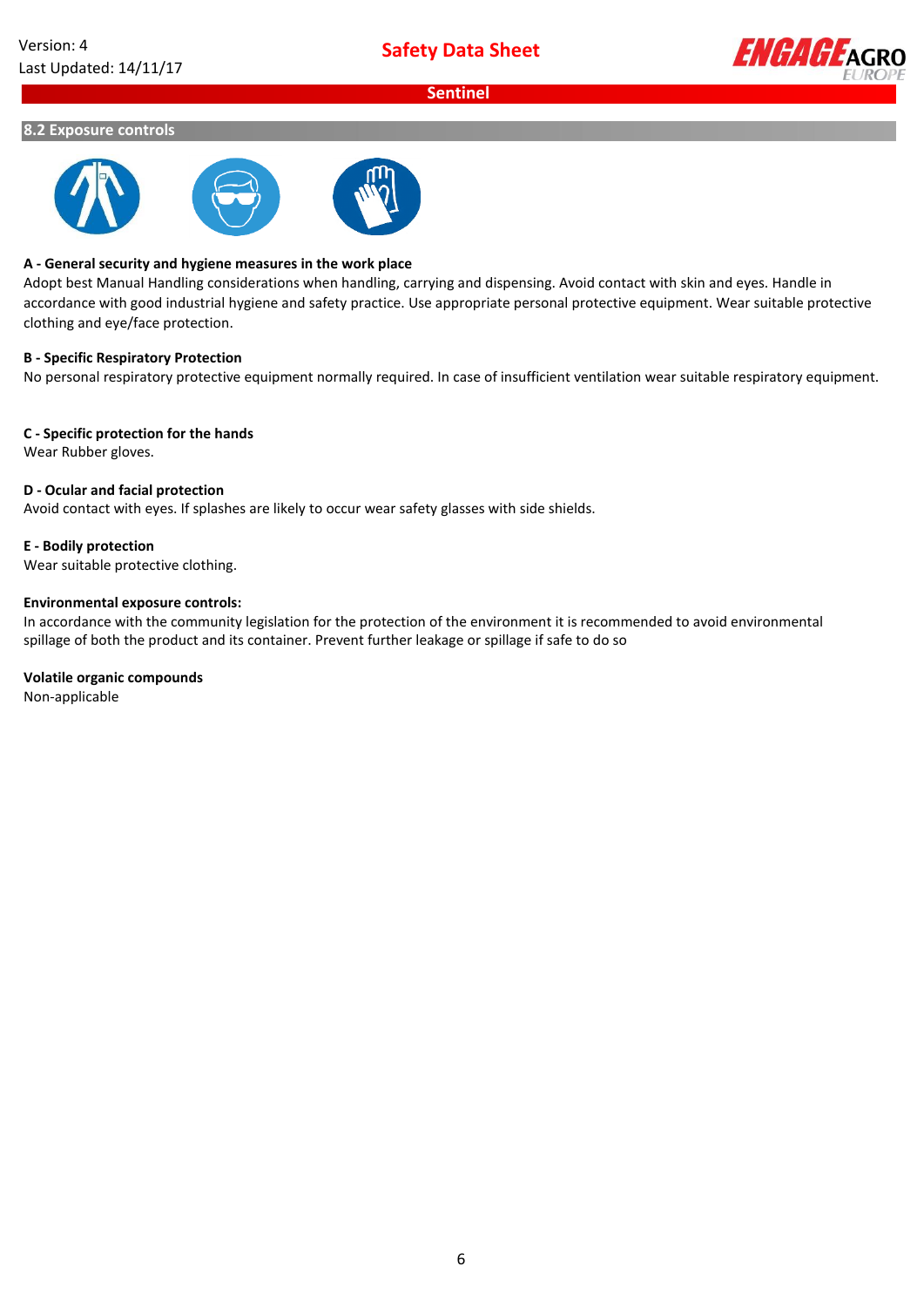

## **Section 9: Physical and chemical properties**

**9.1 Information on basic physical and chemical properties**

| Appearance:                | Liquid            |
|----------------------------|-------------------|
| Colour:                    | Clear             |
| Odour:                     | Characteristic    |
| pH:                        | No data available |
| Melting point:             | No data available |
| Initial boiling point:     | No data available |
| Flash point:               | $44.5^{\circ}$ C  |
| Evaporation rate:          | No data available |
| Flammability (solid, gas): | No data available |
| Vapour pressure:           | No data available |
| Vapour density:            | No data available |
| Relative density:          | No data available |
| Partition coefficient:     | No data available |
| Autoignition coefficient:  | No data available |
| Viscosity:                 | < 50 centipoise   |
| Explosive properties:      | No data available |
| Oxidising properties:      | No data available |
| Solubility:                | No data available |

## **9.2 Other Information**

| Conductivity:                    | No data available               |
|----------------------------------|---------------------------------|
|                                  |                                 |
| Surface tension:                 | No data available               |
| Specific gravity                 | $1.07 - 1.08$ g/cm <sup>3</sup> |
| Gas group:                       | No data available               |
| Benzene content:                 | No data available               |
| Lead content:                    | No data available               |
| VOC (Volatile organic compounds) | No data available               |

## **Section 10: Stability and reactivity**

**10.1 Reactivity**

**Reactivity:**

Flammable liquid. Stable under normal conditions.

**10.2 Chemical stability**

**Chemical stability:** Flammable liquid. Stable under normal conditions.

**10.3 Possibility of hazardous reactions**

**Hazardous reactions:**

Oxidising agents. Combustible materials.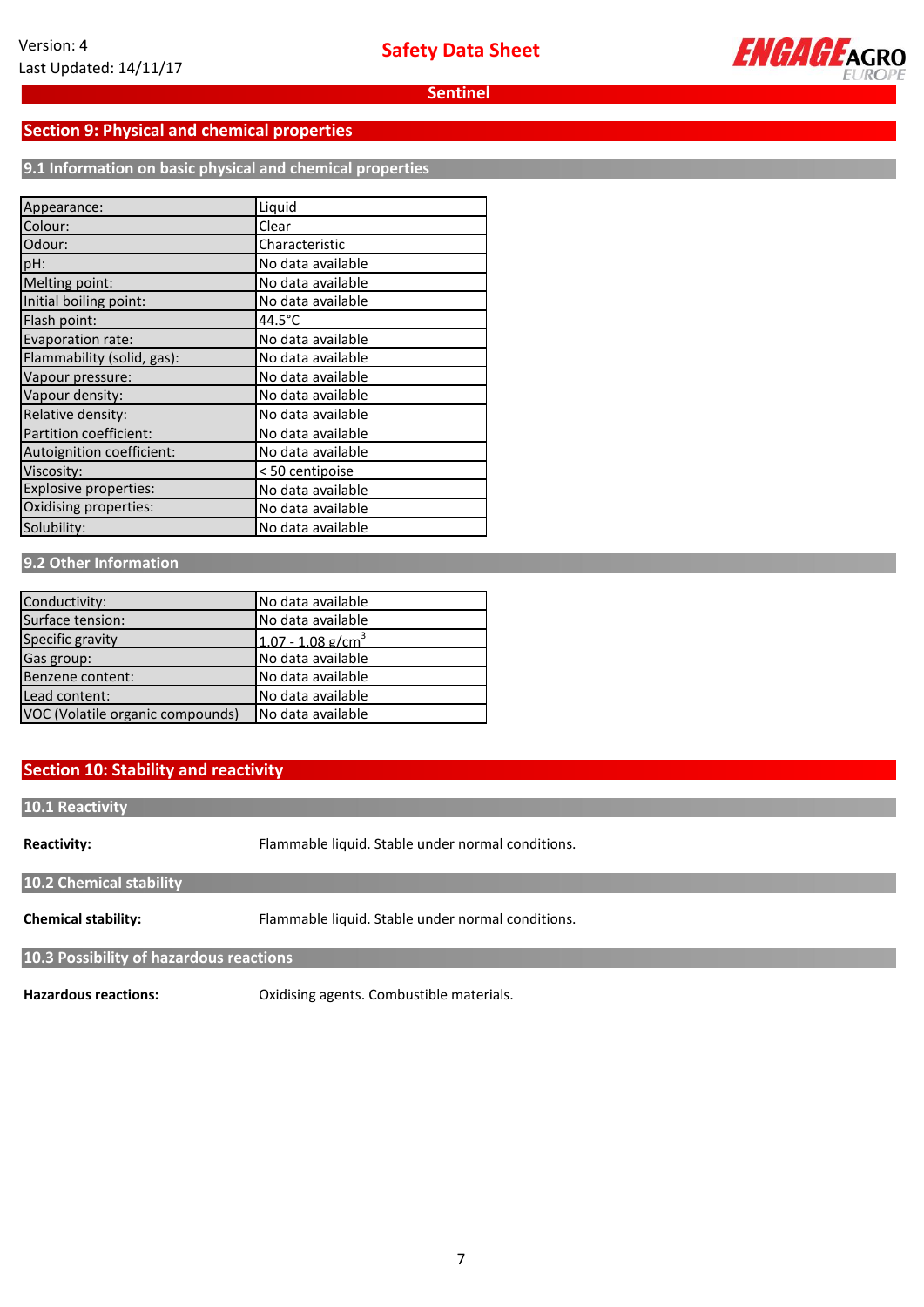## Version: 4 Last Updated: 14/11/17

**Safety Data Sheet**



| <b>Sentinel</b>                                                                                                                              |                                                                                                                                                                                                                                                                                                                 |  |  |  |
|----------------------------------------------------------------------------------------------------------------------------------------------|-----------------------------------------------------------------------------------------------------------------------------------------------------------------------------------------------------------------------------------------------------------------------------------------------------------------|--|--|--|
| 10.4 Conditions to avoid                                                                                                                     |                                                                                                                                                                                                                                                                                                                 |  |  |  |
| <b>Conditions to avoid:</b>                                                                                                                  | Avoid sparks, flames, heat and sources of ignition. Avoid storing in direct sunlight.                                                                                                                                                                                                                           |  |  |  |
| 10.5 Incompatible materials                                                                                                                  |                                                                                                                                                                                                                                                                                                                 |  |  |  |
| Incompatible materials:                                                                                                                      | Oxidising agents                                                                                                                                                                                                                                                                                                |  |  |  |
| 10.6 Hazardous decomposition products                                                                                                        |                                                                                                                                                                                                                                                                                                                 |  |  |  |
| <b>Haz. Decomposition Products:</b>                                                                                                          | No hazardous decomposition products when stored and handled correctly. Burning produces<br>irritating, toxic and obnoxious fumes.                                                                                                                                                                               |  |  |  |
| <b>Section 11: Toxicological information</b>                                                                                                 |                                                                                                                                                                                                                                                                                                                 |  |  |  |
| 11.1 Information on toxicological effects                                                                                                    |                                                                                                                                                                                                                                                                                                                 |  |  |  |
| <b>Skin corrosion/irritation:</b><br>Serious eye damage/irritation:<br>Respiratory or skin sensitisation:<br>Repeated or prolonged exposure: | Not anticipated under normal conditions of use. May cause irritation to skin.<br>Not anticipated under normal conditions of use. Causes serious eye damage.<br>Not anticipated under normal conditions of use. May cause irritation to respiratory system.<br>Prolonged contact may cause defatting of the skin |  |  |  |
| 11.2 Specific toxicology information on the substances                                                                                       |                                                                                                                                                                                                                                                                                                                 |  |  |  |
| No data available                                                                                                                            |                                                                                                                                                                                                                                                                                                                 |  |  |  |

**Section 12: Ecological information**

**12.1 Toxicity**

No data available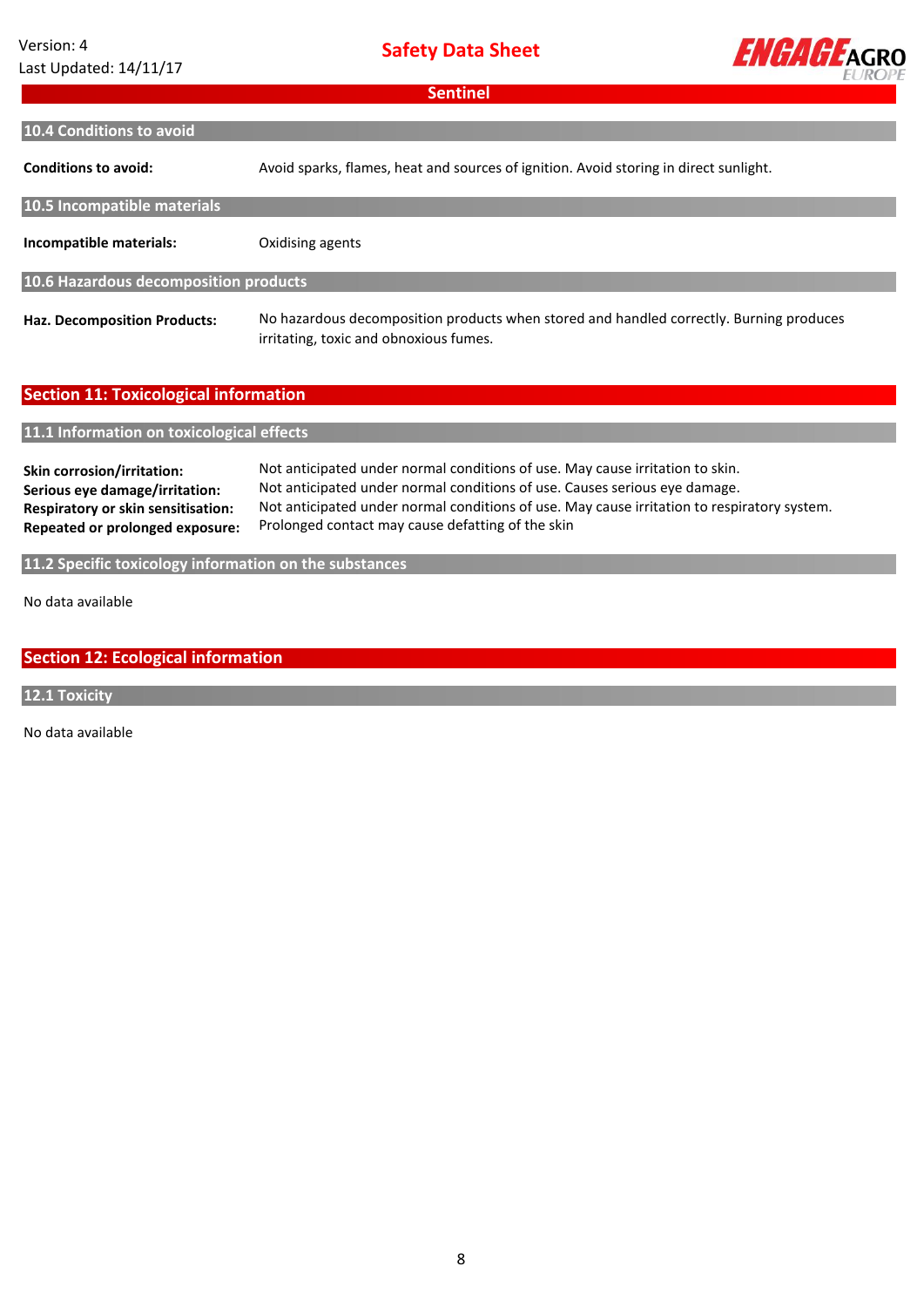

## **12.2 Persistence and degradability**

Substance biodegrades at a moderate rate and inherently biodegradable according to the OECD guidelines.

**12.3 Bioaccumulative potential**

No data available

**12.4 Mobility in soil**

No data available

**12.5 Results of PBT and vPvB assessment**

No data available

**12.6 Other adverse effects**

None described

## **Section 13: Disposal considerations**

### **13.1 Waste treatment methods**

**Waste treatment methods:** Dispose of waste and residues in accordance with local authority requirements.

**Disposal of packaging:** Do not reuse empty containers. Dispose of empty container in compliance with local and national regulations.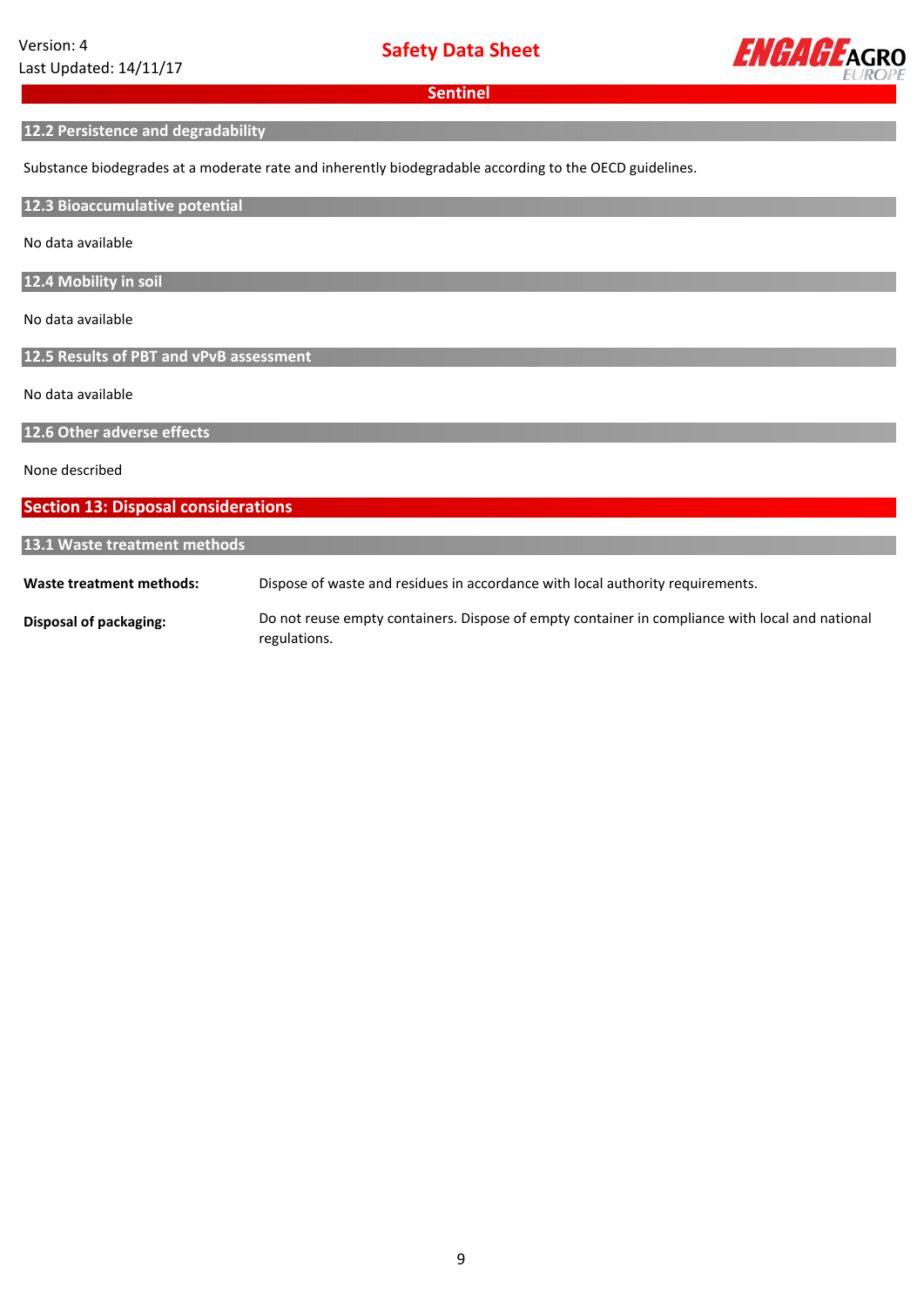

## **Section 14: Transport information**



| Transport of dangerous goods by land<br>With regard to ADR 2015 and RID 2015: |                               | Transport of dangerous goods by sea       |                               |
|-------------------------------------------------------------------------------|-------------------------------|-------------------------------------------|-------------------------------|
|                                                                               |                               | With regard to IMDG 37-14                 |                               |
| 14.1 - UN number:                                                             | <b>UN1993</b>                 | 14.1 - UN number:                         | <b>UN1993</b>                 |
| 14.2 - UN proper shipping name:                                               | FLAMMABLE LIQUID N.O.S.       | 14.2 - UN proper shipping name:           | <b>FLAMMABLE LIQUID N.O.S</b> |
|                                                                               | (contains Tetraethyl silicate |                                           | (contains Tetraethyl silicate |
|                                                                               | solution)                     |                                           | solution)                     |
| 14.3 - Transport hazard class(es):                                            | ADR/RID:3                     | 14.3 - Transport hazard class(es)         | IMDG: 3                       |
| Labels:                                                                       | 3                             |                                           | Labels: Non-applicable        |
| 14.4 - Packing group                                                          | Ш                             | 14.4 - Packing group                      | III                           |
| 14.5 - Dangerous for the env.:                                                | No                            | 14.5 - Dangerous for the env.:            | No                            |
| 14.6 - Special precautions for user                                           |                               | 14.6 - Special precautions for user:      |                               |
| Special regulations: Hazard ID 30                                             |                               | Special regulations: Non-applicable       |                               |
| Tunnel restriction code: Category D/E                                         |                               | EmS codes: F-E-S-E                        |                               |
| Physico-Chemical properties: See section 9                                    |                               | Physico-chemicalproperties: See section 9 |                               |
| Limited Quantities: Non-applicable                                            |                               | Limited quantities: Non-applicable        |                               |
| 14.7 - Transport in bulk according                                            |                               | 14.7 - Transport in bulk according to     |                               |
| to Annex II of Marpol and IBC Code:                                           | Non-applicable                | Annex II of Marpol and IBC code:          | Non-applicable                |
| Transport of dangerous goods by air                                           |                               |                                           |                               |
| With regard to IATA/ICAO 2015:                                                |                               |                                           |                               |
| 14.1 - UN number:                                                             | <b>UN1993</b>                 |                                           |                               |
| 14.2 - UN proper shipping name:                                               | FLAMMABLE LIQUID N.O.S.       |                                           |                               |
|                                                                               | (contains Tetraethyl silicate |                                           |                               |
|                                                                               | solution)                     |                                           |                               |
| 14.3 - Transport hazard class(es):                                            | Non-applicable                |                                           |                               |
| Labels:                                                                       | Non-applicable                |                                           |                               |
| 14.4 - Packing group                                                          | $\mathbf{III}$                |                                           |                               |
| 14.5 - Dangerous for the environment:                                         | No                            |                                           |                               |
| 14.6 - Special precautions for user                                           |                               |                                           |                               |
| Physico-Chemical properties: See section 9                                    |                               |                                           |                               |
| 14.7 - Transport in bulk according                                            |                               |                                           |                               |
| to Annex II of Marpol and IBC Code:                                           | Non-applicable                |                                           |                               |
| Packing instruction (Cargo): 366                                              |                               |                                           |                               |
| Maximum quantity: 220 L                                                       |                               |                                           |                               |
| Packing instruction (Passenger) 355                                           |                               |                                           |                               |
| Maximum quantity: 60 L                                                        |                               |                                           |                               |
|                                                                               |                               |                                           |                               |

## **Section 15: Regulatory information**

**15.1 Safety, health and environmental regulations/legislation specific for the substance or mixture**

#### **Specific regulations:**

REGULATION (EC) No 1907/2006 OF THE EUROPEAN PARLIAMENT AND OF THE COUNCIL of 18 December 2006 concerning the Registration, Evaluation, Authorisation and Restriction of Chemicals (REACH), establishing a European Chemicals Agency, amending Directive 1999/45/EC and repealing Council Regulation (EEC) No 793/93 and Commission Regulation (EC) No 1488/94 as well as Council Directive 76/769/EEC and Commission Directives 91/155/EEC, 93/67/EEC, 93/105/EC and 2000/21/EC.

COMMISSION REGULATION (EU) No 453/2010 of 20 May 2010 amending Regulation (EC) No 1907/2006 of the European Parliament and of the Council on the Registration, Evaluation, Authorisation and Restriction of Chemicals (REACH), establishing a European Chemicals Agency, amending Directive 1999/45/EC and repealing Council Regulation (EEC) No 793/93 and Commission Regulation (EC) No 1488/94 as well as Council Directive 76/769/EEC and Commission Directives 91/155/EEC, 93/67/EEC, 93/105/EC and 2000/21/EC.